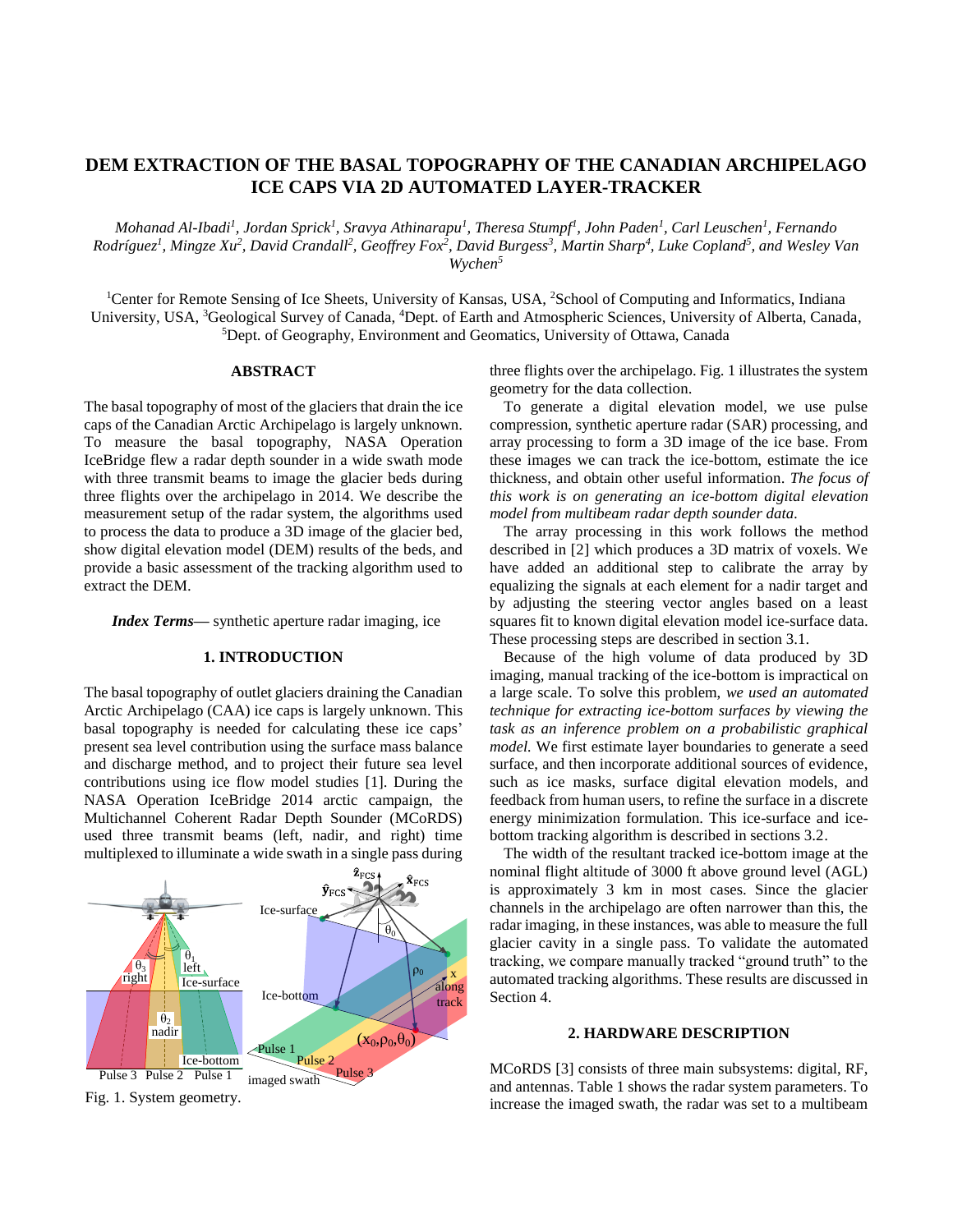transmission mode with three transmit beams steered to the left (-30<sup> $o$ </sup>), nadir (0<sup> $o$ </sup>), and right (30<sup> $o$ </sup>). The beam parameters are given in Table 2. The transmit beamwidth with the tapered Hanning window produces a beam with most of the power in a 30° wide beamwidth.

| Table 1: Radar System Parameters       |               |  |
|----------------------------------------|---------------|--|
| <b>Parameter</b>                       | Value         |  |
| Radar carrier-frequency                | 195 MHz       |  |
| Signal bandwidth                       | <b>30 MHz</b> |  |
| Transmit pulse duration                | $3 \mu s$     |  |
| TX antennas                            | 7 Dipoles     |  |
| RX antennas                            | 15 Dipoles    |  |
| PRF                                    | 12 KHz        |  |
| <b>Effective Storage PRF</b>           | 307 Hz        |  |
| 3 Beams Multiplexed, 13 stacked pulses |               |  |

Table 2: Transmit Beam Parameters

| Waveform | $10010 E$ . Transmit Doam I aramolors<br>Weights<br><b>Look Angle</b><br><b>Attenuation</b> |       |         |  |
|----------|---------------------------------------------------------------------------------------------|-------|---------|--|
|          | $-30^{\circ}$ (left)                                                                        | 15 dB | Hanning |  |
|          | $0^{\circ}$ (nadir)                                                                         | 20 dB | Hanning |  |
|          | $+30^{\circ}$ (right)                                                                       | 15 dB | Hanning |  |

The digital section consists of a waveform generator for each transmit antenna and an analog-to-digital-converter (ADC) for each receive antenna. The waveform generators are individually amplitude, phase, and time-shifted to produce a Tukey-weighted linear-FM chirp, beam steered in the desired direction. The system cycles every 13 pulses between left, nadir, and right beams. Each batch of 13 pulses captured by an ADC, is averaged in hardware, and then stored to disk creating 15 independent streams of data, one per antenna.

The RF transmit section consists of power amplifiers, bandpass filters, and switches needed to pre-condition the generated pulses before injecting them into the air through the transmit antenna elements.

There are fifteen receive antenna elements divided into 3 subarrays. In this work, we only make use of the 7 receive elements in the center subarray, which has a length of 4.5 m, to avoid grating lobe issues incurred when coherently combining the 3 subarrays which are separated by substantial baselines.

The duration of the transmitted pulse,  $3 \mu s$ , was chosen as the longest pulse duration that would guarantee capture of the ice-surface. We assumed a minimum altitude of 2250 ft AGL and about  $1.5 \mu s$  for the center 7 elements to switch from transmitting to receiving. Due to the thin ice  $\left($  <1000m), we operated with a single receiver gain setting for the entire range line and chose the gain to be the highest setting that still guaranteed that the surface return would not saturate the receiver.

For a platform speed of  $v = 124 \frac{m}{s}$ , the Nyquist criterion requires  $PRF = \frac{4v}{v}$  $\frac{4\nu}{\lambda_c}$  = 322 Hz. The actual recording rate of 307 Hz leads to some ambiguity in near grazing angle sidelobes in along-track. However, these look angles are not

used because basal ice scattering is undetectable at these angles.

## **3. ALGORITHM DESCRIPTION**

### **3.1. Radar Processing and 3D Image Formation**

Here, we give a general description of the basic radar processing steps that lead to the formation of the tomographic 3D image. A target can be located by its range  $\rho$ , along-track position x, and its direction of arrival (elevation) angle  $\theta$ . This coordinate system for an example target, indicated by a red dot, is illustrated in Fig. 1. It is a cylindrical coordinate system modified for refraction at the ice-surface. The target location  $(x, \rho, \theta)$  is estimated via three main processing steps: 1) pulse compression of the linear-FM pulse to resolve the range of the target, 2) SAR processing to resolve the alongtrack position, and 3) array processing to estimate the elevation angle. The ice-surface must also be known to account for refraction.

To maintain radiometric accuracy, the raw data are converted from quantization to receiver input voltage which accounts for variable-gain effects of the receiver. Filters are normalized to produce properly scaled estimates of signal strength. Finally, transmit array and receive array calibration are performed on each of the channels to remove amplitude, time, and phase errors between the antenna array elements.

Pulse compression is then applied to resolve the preconditioned data in the range dimension by frequency domain matched filtering with a Hanning windowing to suppress range sidelobes. SAR processing is then applied to focus the data in the along-track dimension. The main part of this step is a modified frequency-wavenumber migration algorithm described in [4] that is designed for layered media. Rapid fluctuations in the trajectory relative to the nominal SAR aperture length are compensated for by time shifting signals along the aperture to mimic a smooth flight trajectory with a squint angle of nadir. After SAR processing, these time delays are removed to preserve the actual phase centers of the measurements. Fluctuations in platform velocity are handled by uniformly re-sampling the radar data in along-track using a sinc-interpolation kernel.

After range and azimuth processing, 2D echogram images of the scene can be formulated as along-track position versus travel time or range assuming the speed of propagation is known. To obtain a 3D tomographic image of the ice-bottom, the elevation angles of the targets need to be estimated. This problem can be formulated as a direction of arrival (DoA) problem [2]. In this work, we use the narrowband MUltiple Signal Classification (MUSIC) technique to estimate the directions of the signals impinging on the sensor-array elements of the airborne radar.

For MUSIC, we first must estimate the number of separable targets,  $Q$ , which reside in the SAR pixel. Ignoring englacial targets, there are typically four separable signals in a single range bin: left/right ice-surface and left/right ice-bottom as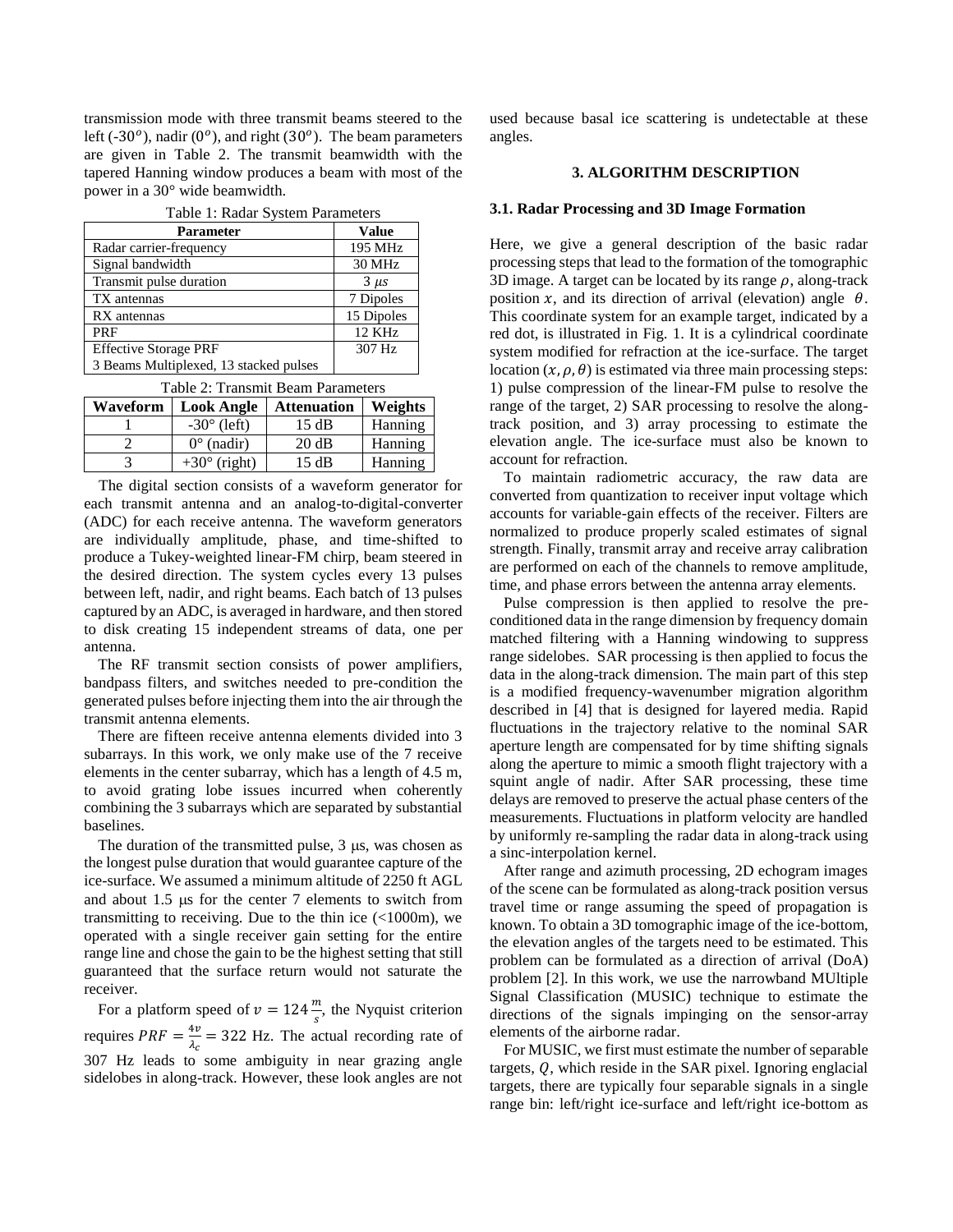shown by the green and red circles in Fig. 1. However, with transmit beamforming, usually only two signals dominate, so we set  $Q = 2$ . For example, in the left transmit beam, the left ice-surface and left ice-bottom targets tend to dominate. For each of the 7 sensors, a SAR image is formed. We use MUSIC as a beam-former to combine these 7 images and scan  $\theta$  to produce a 3D image. To improve the accuracy of the MUSIC steering vectors, the ice-surface DEM was used to calibrate the steering vectors using a low order polynomial least squares fit of the error between the radar derived icesurface and an existing ice-surface DEM [5].

After forming a 3D image from each transmit beam, the three images are merged using a weighted sum to produce a single digitally-formed wide swath beam as shown in Fig. 2. Weights are normalized Gaussian functions proportioned according to the transmit direction.

 $X$ (km)<br>20140401\_03\_045

 $-550$ 

# **3.2. 2D Layer-Tracking Algorithm**

As mentioned, manual tracking of the ice-bottom is impractical on a large scale. To solve this problem, we have implemented an automated technique for extracting icebottom surfaces. We first generate a seed surface subject to a set of constraints which account for both the mismatch between the radar data and the model parameters as well as the smoothness of the estimated surface. Additional sources of evidence are then incorporated to refine the surface in a discrete energy minimization formulation, using the Sequential Tree Reweighted Message Passing (TRW) algorithm [6,7].

The additional sources of evidence include human-labeled ground truth, the ice-surface digital elevation model (DEM), and the ice mask of the land surface.





Fig. 2. Left (a), nadir (b), and right (c) beams and their corresponding weight functions in red. d. Combined image.

Fig. 3. a-g. Ice-bottom DEMs for 7 data frames overlaid on Landsat-7 imagery. h. Overview map of all flight lines. Red boxes indicate the locations of the 7 data frames.